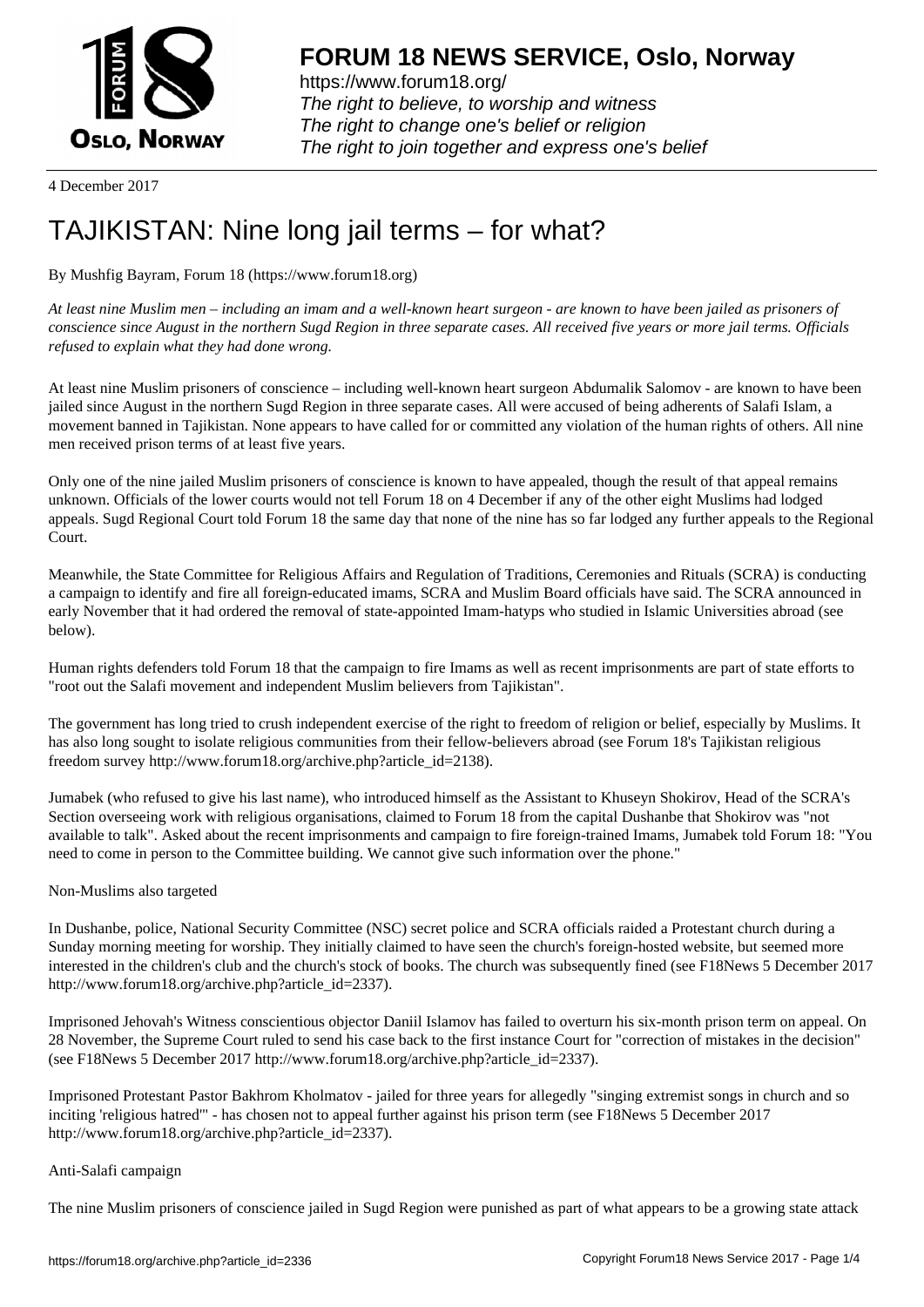in the activity of political parties, social or religious organisations, or other organisations, liquidated or banned by a court for extremist activity"). Punishments under this Article are prison terms of between five and eight years.

Tajikistan penalises people for their ideas, not their actions. Even though an official admitted to Forum 18 that adherents of the Salafi school of Islamic thought had committed no crimes, on 8 December 2014 the Supreme Court ruled that Salafi Muslims are "extremist". The Court's then-Deputy Chair Makhmudjon Ashurov replied "I cannot tell" when Forum 18 asked what the difference was between this ban on Salafis and a similar 2009 ban. He also refused to state how the authorities will identify a person as a Salafi Muslim. The SCRA's then-Deputy Head Mavlon Mukhtarov claimed to Forum 18 that Salafis are "extremist" because they "attend Tajik Sunni mosques and pray differently, and they also argue with mosque attendees about the teachings of Islam".

Following the December 2014 ban, Supreme Court Chair Khabibullo Amirbekzoda stated that Salafi Muslims would henceforth be prosecuted under Criminal Code Articles 307-1 ("Public calls for extremist activity"), 307-2 ("Organisation of an extremist association") and 307-3 ("Organisation of the activity of political parties, social or religious organisations, or other organisations, liquidated or banned by a court for extremist activity"). Punishments under these articles range between 5 and 12 years in jail (see Forum 18's Tajikistan religious freedom survey http://www.forum18.org/archive.php?article\_id=2138).

Imprisoned for meals and religious discussions

Three Muslim prisoners of conscience have been jailed in Khujand in Sugd Region after being accused of participating in the activity of the banned Salafi Muslim movement. The three were convicted under Criminal Code Article 307-3, Part 2 ("Participation in the activity of political parties, social or religious organisations, or other organisations, liquidated or banned by a court for extremist activity").

On 24 November Khujand City Court handed down a five and a half year prison term to Abdumalik Salomov, a 41-year old heart surgeon. Also punished with imprisonment under similar charges were two of his close friends, Ilhom Gafarov and Saydullo Mirzoyev. Gafarov received five and half years, and Mirzoyev five years.

"All Dr Salomov did was get together several times with his friends and have meals with them," human rights defenders, who asked not to be named for fear of state reprisals, told Forum 18 from Tajikistan on 30 November. "He is not a member of the Salafi movement. He is a Muslim believer but not an extremist. He is a heart surgeon who has saved many patients, which is why he is well-known in Tajikistan."

"The authorities could find no evidence of extremism in his activity," human rights defenders added. "So they pressured and intimidated Gafarov and Mirzoyev during pre-trial custody, who agreed to sign the police reports." By doing so, the two "also incriminated themselves".

Salomov's relatives and Lawyer Bakhtiyor Vakhidov told Radio Free Europe's Tajik Service for a 27 November report that Salomov "does not admit that he is guilty, and does not understand why the authorities arrested him".

An unnamed official of Khujand City Court told Radio Free Europe that the three men "participated in religious meetings over pilaf meals, which were organised by Salafi believers of Sugd Region".

Told that Dr Salomov has not been reported as having violated or called for the violation of the human rights of others, and asked why he was imprisoned and what in his actions constituted extremism, Mavjuda Sharifzoda, Chair of Khujand City Court, told Forum 18 on 30 November: "I do not know whether our decision has entered into force, but we are not entitled to give information about our decisions." She then refused to discuss the case further.

Lawyer Vakhidov told Forum 18 on 29 November that "an appeal has to take place, we do not know the date yet, but I cannot give any other details." He then declined to talk to Forum 18.

Why were Salomov and his friends arrested?

Dr Salomov and his two friends were arrested in August. Salomov is a graduate of Tajikistan's Medical University and for many years worked in leading hospitals in Moscow, Russia, where he lived with his family. In 2015 he was invited back to Tajikistan to work in Sugd Regional Hospital of cardio-vascular surgery.

Dr Salomov's surgeon colleagues told Radio Free Europe that his arrest "was an absolute surprise". They said that the doctor "saved the lives of more than a hundred patients with severe heart diseases".

One human rights right defender told Forum 18 that they heard from various sources that Dr Salomov's brothers are "successful businessmen" and that the NSC secret police "demanded that they pay them huge sums as bribes, which they refused to do." The human rights right defender said that this could be one reason why he was arrested.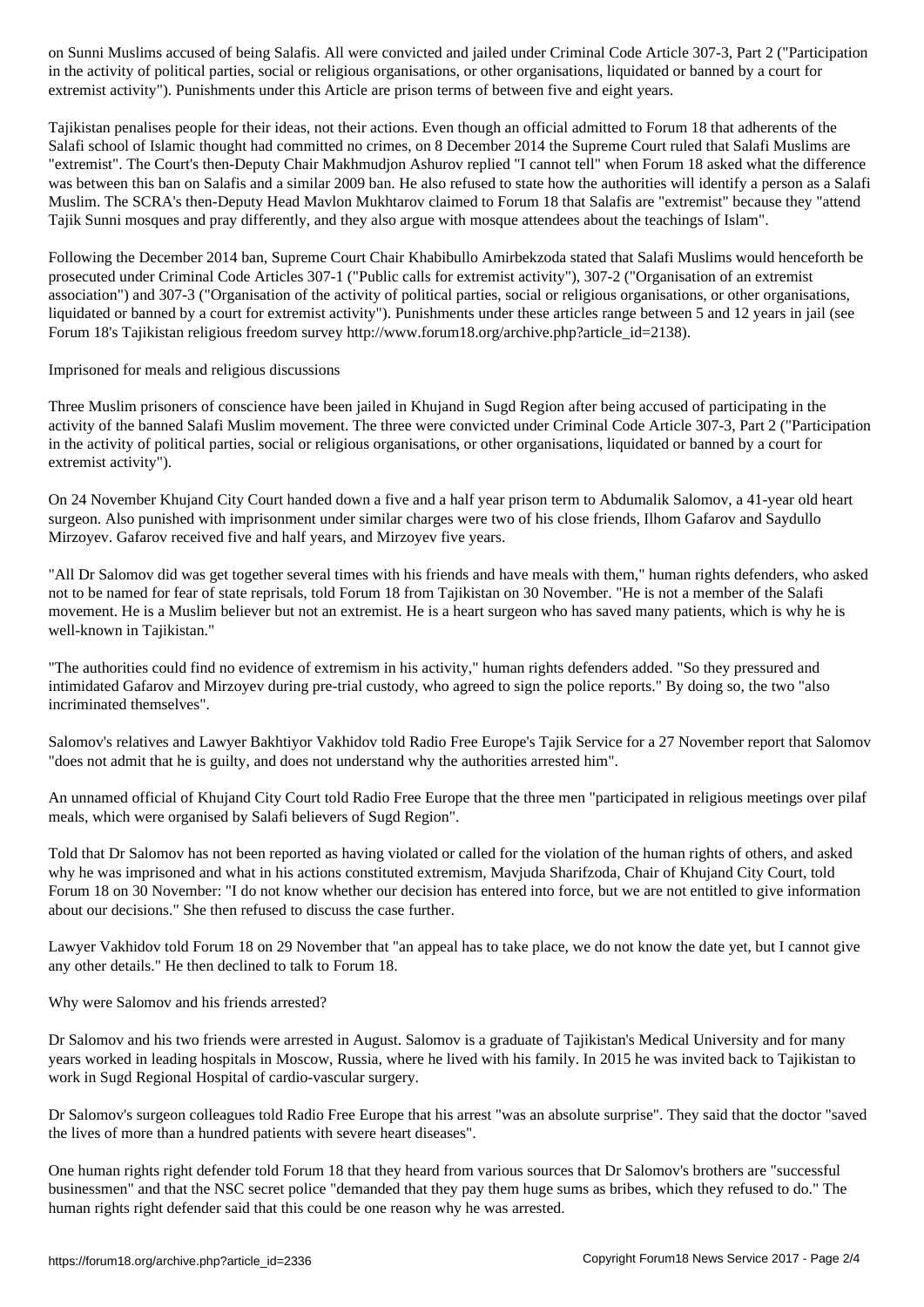Imam and four Mosque members imprisoned Just days earlier elsewhere in Sugd Region, Guliston City Court convicted a local imam and four mosque members under the same Criminal Code Article 307-3, Part 2 ("Participation in the activity of political parties, social or religious organisations, or other

On 20 November Judge Nargis Yodgori handed down five and a half-year prison terms to 42-year old Imam Ilkhomiddin Abdulloyev of the Mosque of Chorrukh-Dorun village in a suburb of Guliston. The Judge handed the same prison terms to four members of the Mosque community, one of whom is named Kasymov.

organisations, liquidated or banned by a court for extremist activity").

Imam Abdulloyev and the other four men were arrested in September. They were held until their trial in Khujand's Investigation Prison No. 1.

Nargis Berdiyeva, Secretary of the Head of Chorrukh-Dorun village Administration, noted that Abdulloyev had graduated from Kuwait Islamic University. "Together with his four co-believers, he propagated among other Mosque members the ideas of the banned Salafi movement," she claimed to Radio Free Europe on 10 October.

Human rights defender Faiziniso Vakhidova insists that Imam Abdulloyev is "not an extremist at all, but a very peaceful believer. I know him very well, since in one civil case, some years ago, I represented him in court," she told Forum 18 on 30 November.

Vakhidova said Imam Abdulloyev was a disciple of Imam Sulaymon Boltuyev, who was imprisoned earlier under similar extremism charges. "Imam Abdulloyev may have been arrested for that reason."

Judge Yodgori told Forum 18 on 1 December that one of the defendants, Kasymov, appealed against her decision. She refused to give his first name, or the names of the other three defendants. Told that Imam Abdulloyev is not known to have violated or called for the violation of the human rights of others, and asked what constituted "extremism" in the actions of the Imam and his four co-believers, Judge Yodgori asked Forum 18 to send questions in writing. She declined to talk further.

Boltuyev, Imam of the cathedral Mosque in Guliston, was among seven Imams from Sugd Region arrested in March 2016 (see F18News 19 May 2016 http://www.forum18.org/archive.php?article\_id=2180). Six of the seven had studied Islam in Medina in Saudi Arabia.

Bobojon-Gofurov District Court sentenced all seven Imams in June 2016 to between three years and three years and four months' imprisonment in strict regime labour camps.

Another "extremist" imprisoned in Sugd

The two trials came three months after another trial in Sugd Region that saw another Muslim imprisoned on the same charges. Judge Boirjon Zoirzoda of Bobojon-Gofurov District Court of Sugd Region in late August gave a five-year prison term to 32-year old resident of the district, Ubaydullo Sharipov, Asiaplus reported on 24 August.

Sharipov too was convicted under Criminal Code Article 307-3, Part 2 ("Participation in the activity of political parties, social or religious organisations, or other organisations, liquidated or banned by a court for extremist activity"). Sharipov will serve his sentence in a minimum security prison.

Judge Zoirzoda told the news agency that Sharipov was arrested for "extremist activity" and for "being a member of the Salafi movement". The Judge added that the NSC secret police arrested Sharipov in May. "We revealed that the convict became a member of the Salafi movement in 2014 and up until his arrest he propagated Salafi teachings."

Asked why Sharipov was given a prison term simply on claims of being a member of the Salafi movement, Judge Zoirzoda refused to explain. "You are wrong," he told Forum 18 on 29 November. Asked what exactly Sharipov did which could be qualified as an act of extremism, he refused to respond. "I cannot say that on the phone." He then declined to talk further to Forum 18 and put the phone down.

### Foreign-trained imams face dismissal

Officials are justifying the State Committee campaign to identify and remove foreign-trained imams as a move to tackle "extremism". However, almost all foreign-trained clergy appear to be targeted. "A State Committee investigation is underway to reveal Imams with foreign education who have extremist views," a Muslim Board official, who refused to give his name, told Forum 18 from Dushanbe on 29 November. "So far we have not fired anyone."

The campaign was first announced in early November. Avshin Mukim, SCRA Press Secretary, told local news agency Asiaplus on 3